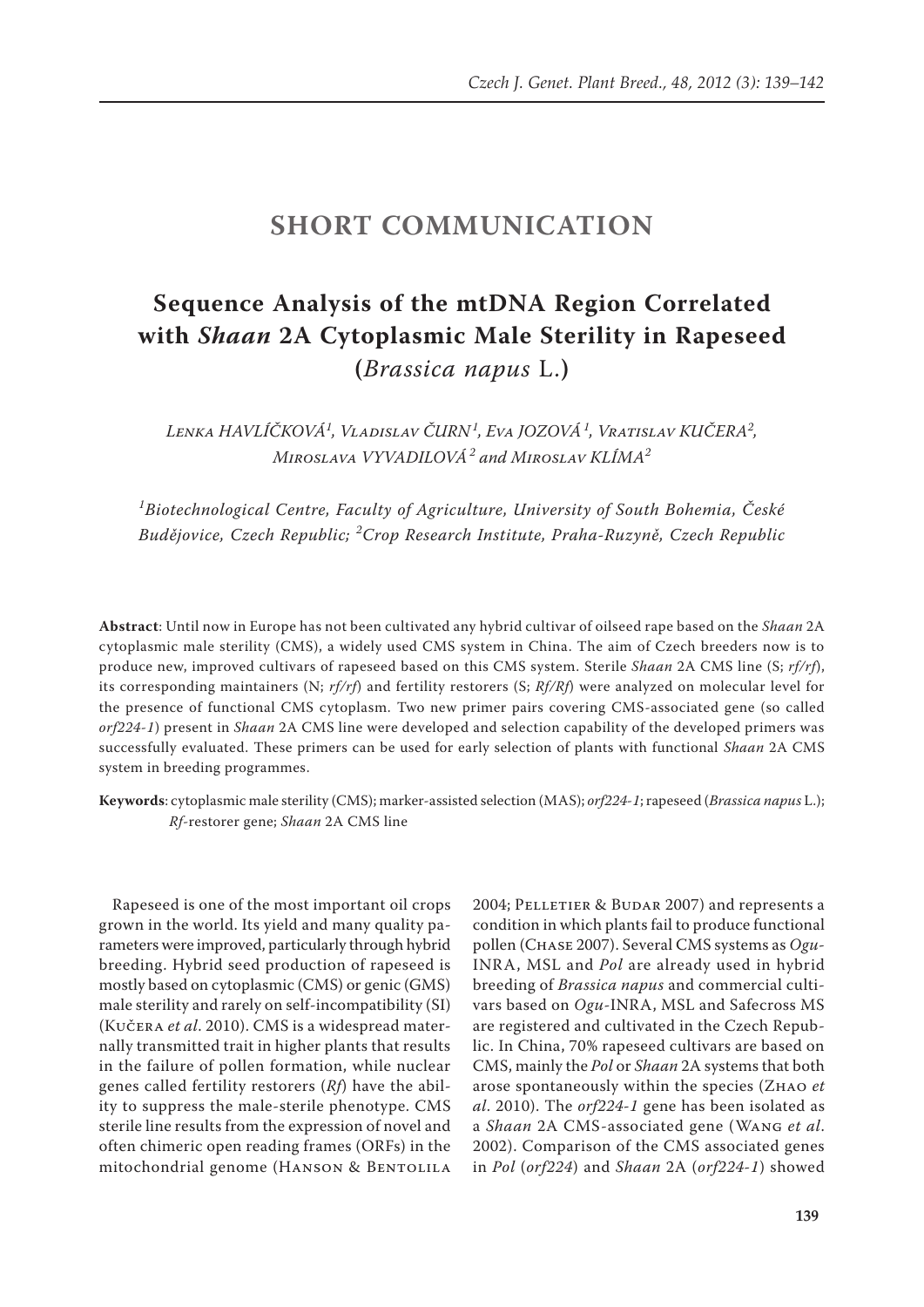99.9% and 99.6% homologies of sequences in nucleotide and amino acid respectively and the only difference in nucleotide sequence between them is an A in *Shaan* 2A instead of a G found in the *Pol* at position +398 (Wang *et al*. 2002). The *orf224-1* gene encoded 224 amino acids and is located at the upstream of the *atp6* gene. Available *orf224-1* gene sequence with its flanking regions was used to design new original and specific primers. These primers were subsequently tested on the *Shaan* 2A CMS based Czech breeding materials.

*Shaan* 2A CMS lines (CMS1, CMS2 and CMS3), (S; *rf/rf*), their corresponding maintainers (mCMS1, mCMS2 and mCMS3), (N; *rf/rf*) and fertility restorers (*Rf1*, *Rf2* and *Rf3*), (S; *Rf/Rf*) were analysed for CMS performance. Young leaves from individual plants were collected for genomic DNA (gDNA) extraction. Genomic DNA was isolated according to CTAB procedure described by DOYLE and DOYLE (1987). Total gDNA has been used for PCR because it has already been confirmed that gDNA is mixed with mtDNA and PCR amplification of mtDNA *orf* genes is possible (Zhao *et al*. 2010). The concentration and quality of DNA was determined with a BioMate 5 spectrophotometer.

Primer design: two new primer pairs based on known mtDNA sequences from *B. napus* with *Shaan* 2A type of CMS were designed using Primer 3 Software (ROZEN & SKALETSKY 2000). PCR amplification was performed using primers S2A178F and S2A178R amplifying region of *orf224-1* gene. Another couple of primers S2A1.3F and S2A1.3R amplifying part of the intron between *orf224-1* gene and region for tRNAmet were used (for primers see Table 1). PCR was performed with 10 ng of genomic DNA as template, mixed with 1.25 μl (10μM) of each primer, 12.5 μl PPP MM (TopBio) and distilled water to make a final volume of  $25 \mu$ l. PCR reaction involved pre-denaturation for 3 min at 94°C, 35 cycles of 30 s at 94°C, 30 s at 60/57°C (for primer Tm see Table 1) and 1.5 min at 72°C,

finally, 10 min at 72°C. PCR products were subjected to electrophoresis on 1.5% agarose gel in  $1 \times \text{TBE}$ buffer, and detected by staining with ethidium bromide. The DNA bands of interest were excised from the gel and purified with QIAquick Gel Extraction kit (Qiagen) and the DNA was sequenced using 3730XL DNA sequencer.

CAPS analysis was performed at 37°C for 2 h using *Mse*I restriction enzyme with the following restriction digestion conditions: 10 µl PCR products, 1.5  $\mu$ l of 10  $\times$  buffer and 1 unit of restriction enzyme in a final volume of 15 µl. The products were resolved on 2.5% agarose gel in  $1 \times$  TBE buffer. The bands were stained with ethidium bromide and visualised under UV light.

The *orf224-1* co-segregating marker S2A178F/R, although it provided a genetic anchor to the *orf224-1* genomic region, did not allow this region to be genetically defined by PCR technique. PCR products of approximately 530 bp were detected in all samples, but sequencing analyses showed differences between sequences obtained from plants with functional mitochondrial *orf224-1* gene and plants with fertile cytoplasm (maintainers of sterility; N; *rf/rf*) (Figure 1). Unlike in study Wang *et al*. (2002) we found in plants carrying the functional mitochondrial *orf224-1* gene another allele differing in nucleotide in position +398 (G). Sequence alignment showed 82% identities between sequences from plants with functional mitochondrial *orf224-1* gene and plants with fertile cytoplasm and in variable region many cleavage sites for different enzymes were detected and in this study use of *Mse*I was verified. Plants carrying a functional *orf224-1* gene did not have a cleavage site for this restriction enzyme, whereas its dysfunctional ortholog was cleaved into two fragments of 217 and 316 bp (Figure 2).

PCR primers S2A1.3F and S2A1.3R amplified noncoding region of mtDNA located at the upstream of the *orf224* (–1319 to –32bp; nucleotides are numbered from start codon ATG). Analysis with

| Primer                            | Tm<br>(°C) | Nucleotide sequence        | GenBank accession<br>No. of original gene sequence |
|-----------------------------------|------------|----------------------------|----------------------------------------------------|
| S2A178F                           | 60         | 5'-TGGAGTACTTGGGATCAGCA-3' | EU254234.1                                         |
| S <sub>2</sub> A <sub>178</sub> R | 60         | 5'-ATCTCGCAGACGATCAAGGT-3' | EU254234.1                                         |
| S2A1.3F                           | 57         | 5'-AGTGGACCGGGTAGTGCTTA-3' | EF600034.1                                         |
| S2A1.3R                           | 57         | 5'-CCTCCAGACAGCTTCACTCC-3' | EF600034.1                                         |

Table 1. Characteristic of the primers used in this study

Tm – primer melting temperature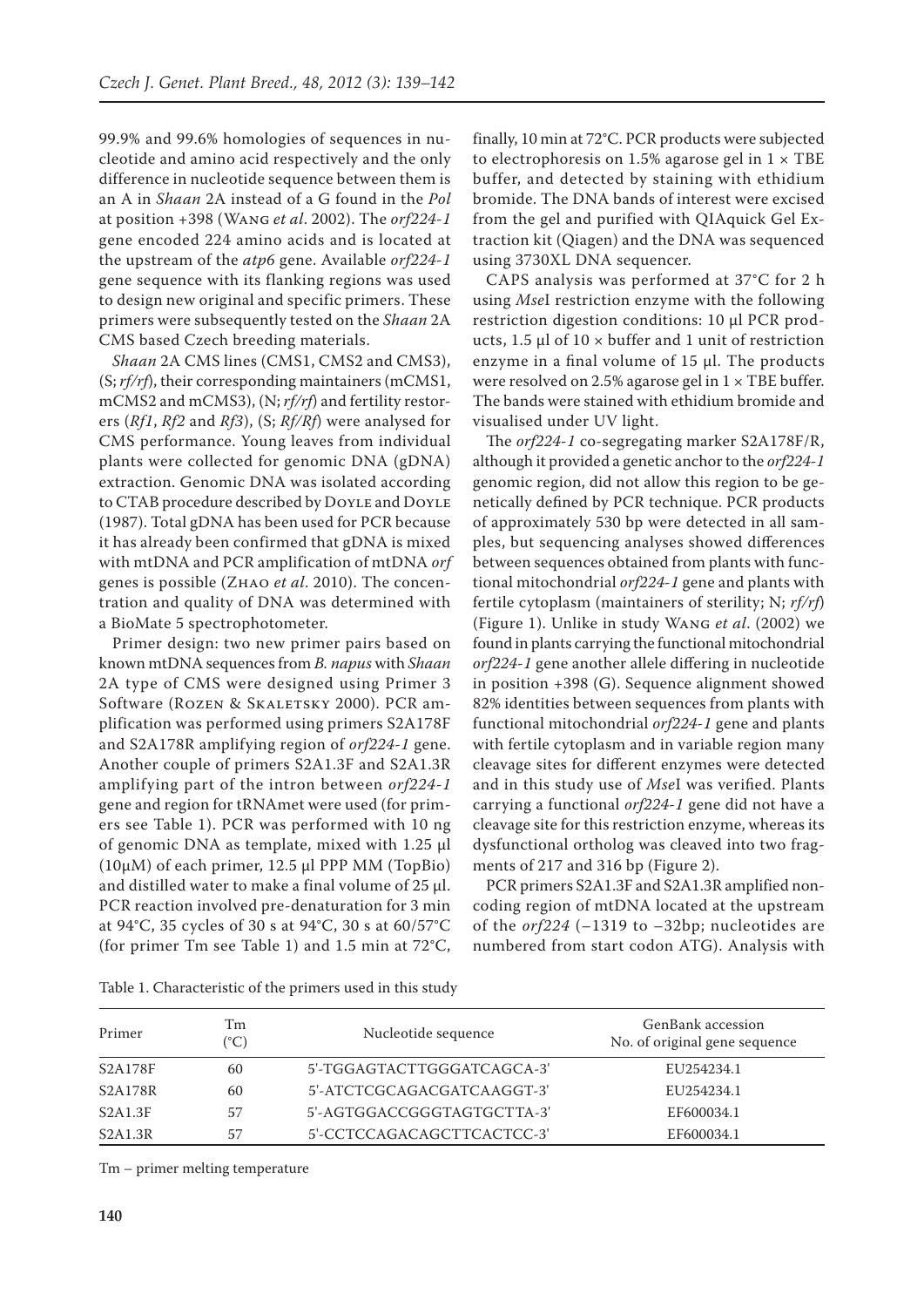| CMS  | TGGAGTACTTGGGATCAGCAGAATTCTAAAACTATGGAACCAACTGCTTTCACACCGGGG 60                                                                     |  |
|------|-------------------------------------------------------------------------------------------------------------------------------------|--|
| Rf   | TGGAGTACTTGGGATCAGCAGAATTCTAAAACTATGGAACCAACTGCTTTCACACCGGGG 60                                                                     |  |
| mCMS |                                                                                                                                     |  |
|      |                                                                                                                                     |  |
|      |                                                                                                                                     |  |
| CMS  | GAAGACCCTCCTGAGCAAGGGAAGGCTTGG---AAAAAATCGTAGTTCAGATTCAAGTCG 117                                                                    |  |
| Rf   | GAAGACCCTCCTGAGCAAGGGAAGGCTTGG---AAAAAATCGTAGTTCAGATTCAAGTCG 117                                                                    |  |
| mCMS | TAAGACCATCCAGAGCAAGCTAAAGCTTGGTGGAAAAGATCGTA---------CAAGTAA 111                                                                    |  |
|      | <b>****************</b><br><b>AAAAAAAA</b><br><b> </b><br>*****                                                                     |  |
|      |                                                                                                                                     |  |
| CMS  | GITCGAGGTATCAGCGTTGGCCGCCCATTATTTTATCATTTTCGTGGTCCCAAAATTGGG 177                                                                    |  |
| Rf   | GTTCGAGGTATCAGCGTTGGCCGCCCATTATTTTATCATTTTCGTGGTCCCAAAATTGGG 177                                                                    |  |
| mCMS | GTTCGGGGTCTTAGCGTTGGCCACGCGCTATTTCCTCATGTTCGTGGTCCCAAAAATGCG (171                                                                   |  |
|      | ***** *** * ****** * * * *<br>*****<br>***** *************** ** *                                                                   |  |
|      |                                                                                                                                     |  |
| CMS  | ACCAGTITICTACATTATATATAATTTT--TTTTGTTGTTGGGGTTGAAATGGGGGGTA 235                                                                     |  |
| Rf   | ACCAGTITTCTACATTATATATATATTTT--TTTTGTTTGTTGGGGTTGAAATGGGGGGTA 235                                                                   |  |
| mCMS | GCTAGCTATATATCTAATATATGGTTTGAATTTTATTT-TTGGGATT-AAATGGGGGTTG 229                                                                    |  |
|      | ***** *** ***** <del>** ********</del> *<br>***<br>* ******                                                                         |  |
|      |                                                                                                                                     |  |
| CMS  | TTAGGAAATGAAATTTGTCATTTCGGCGTCGGACCAGATGGCGTCGCGCCCCCAGCGCTG 295                                                                    |  |
| R£   | TTAGGAAATGAAATTTGTCATTTCGGCGTCGGACCAGATGGCGTCGCGCCCCCAGCGCTG 295                                                                    |  |
| mCMS | CTAGGAAATGAGATATTTCAGTTCGGCGTCGGACCAGATGGCGTCGCGCCCCCAGCTCTA 289                                                                    |  |
|      |                                                                                                                                     |  |
|      |                                                                                                                                     |  |
| CMS  | GATCTCAACGAGCGCCCGCCTCTGCATCTTTTGTACGCGGATGTTGAGAGTTCCGACTCT 355                                                                    |  |
|      |                                                                                                                                     |  |
| Rf   | GATCTCAACGAGCGCCCCCCTCTGCATCTTTTGTACGCGGATGTTGAGAGTTCCGACTCT 355                                                                    |  |
| mCMS |                                                                                                                                     |  |
|      |                                                                                                                                     |  |
|      | CAACAAGCGCGAAATAATGACATGTACGCGCATCTTAGGCGCGTACAGGAGATCACCCAA 415                                                                    |  |
| CMS  |                                                                                                                                     |  |
| Rf   | CAACAAGCGCGAAATAATGACATGTACGCGCATCTTAGGCGCGTACAGGAGATCACCCAA 415                                                                    |  |
| mCMS | CAACAAGCGCGGAATGCTGATATGCTAGCGCATATTAGCCGAGTGCAAGAGATAACCCGT 409<br>************ **<br>*** ***<br>******* **** ** ** ** ****** **** |  |
|      |                                                                                                                                     |  |
|      |                                                                                                                                     |  |
| CMS  | AAACTAGAGGGTGAGCGCGATATCGTGCGGCGTCAAGCCCTCCTGGATATAATGAAATGG 475                                                                    |  |
| Rf   | AAACTAGAGGGTGAGCGCGATATCGTGCGGCGTCAAGCCCTCCTGGATATAATGAAATGG 475                                                                    |  |
| mCMS | GACCTAGAGGGTGAGCATGATATCGCGCGGCGTCAAGCCCTCGTCGATATCATGAAGTGG : 4 69                                                                 |  |
|      | ******** *************** * ****** ***** ***<br>* *************                                                                      |  |
|      |                                                                                                                                     |  |
| CMS  | GAGGTCAGAA----GCCTTCAGGAGCACTTTCGGATCTTTCGGCACCTTGATCGTCTGCG 531                                                                    |  |
| R£   | GAGGTCAGAA----GCCTTCAGGAGCACTTTCGGATCTTTCGGCACCTTGATCGTCTGCG 531                                                                    |  |
| mCMS | GAGGTCAGGATGCTGCTTGGATCACCACTTCCGGGTCTTTCGGTACCTTGATCGTCTGCG 529                                                                    |  |
|      | ******** *<br>* ***** *** ******** ***************                                                                                  |  |
|      |                                                                                                                                     |  |
| CMS  | AGAT 535                                                                                                                            |  |
| Rf   | AGAT 535                                                                                                                            |  |
| mCMS | AGAT 533                                                                                                                            |  |
|      | ****                                                                                                                                |  |

Figure 1. Nucleotide sequences of functional *orf224-1* gene in CMS and *Rf* line and its dysfunctional ortholog present in maintainers of sterility (mCMS); cleavage site for restriction enzyme *Mse*I is underlined

designed primers S2A1.3F/R detected all accessions with *Shaan* 2A CMS cytoplasm by presence of approximately 1300 bp bands (Figure 3).

Several mitochondrial genes responsible for male sterility have been cloned in some plant species and most of them have been revealed as chimeric genes created through mtDNA rearrangement (Hanson & Bentolila 2004). The information of chimeric *Shaan* 2A mitochondrial gene has been used to design PCR primers to identify plants with sterile cytoplasm (S). Surprisingly specific primers S2A178F/R amplifying part of the region of orf224-1 detected the presence of similar sequences also in maintainers of sterility. Anyway the difference between the sequences was large enough to be separated by PCR-RFLP technique, because